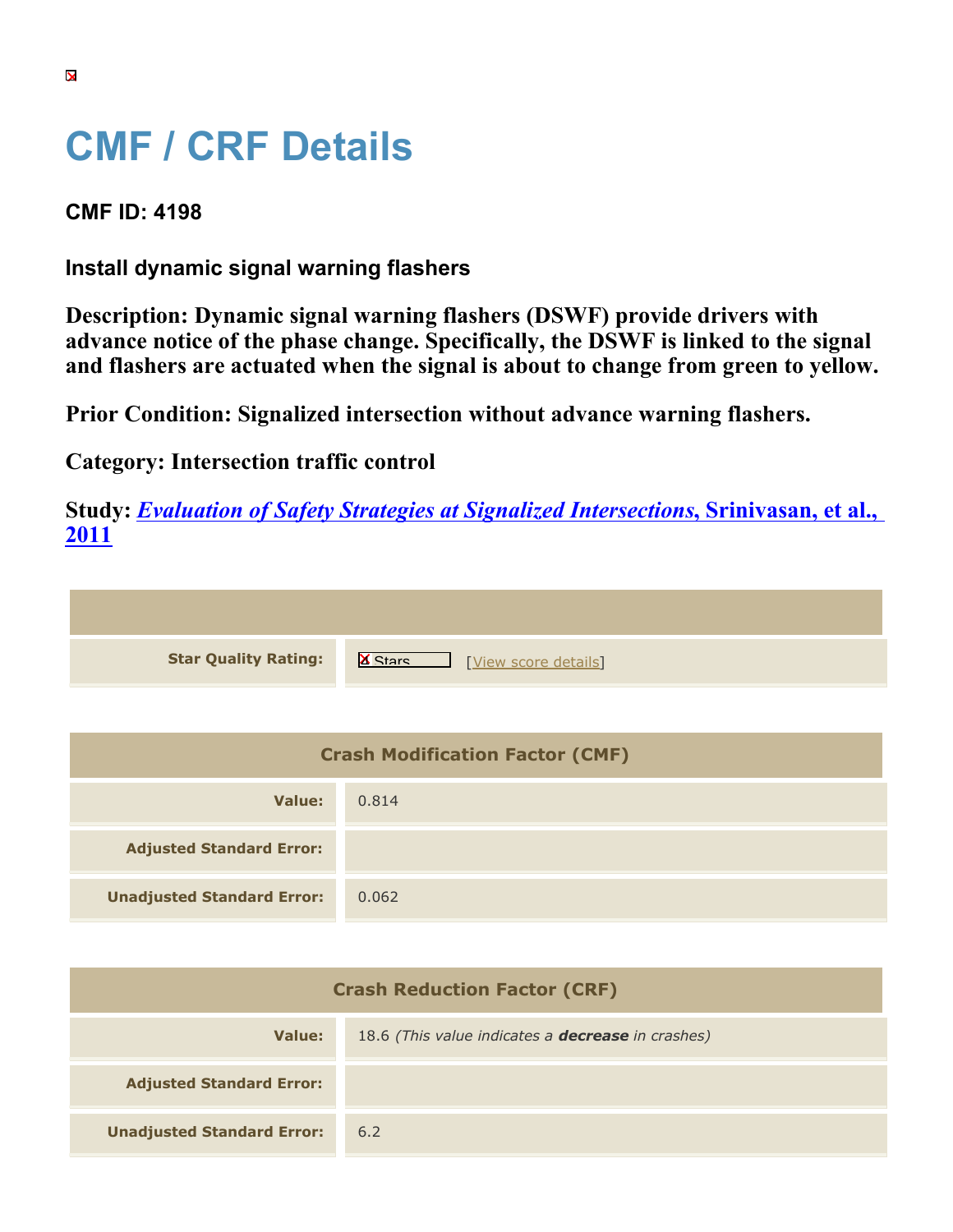| <b>Applicability</b>                    |                                           |
|-----------------------------------------|-------------------------------------------|
| <b>Crash Type:</b>                      | All                                       |
| <b>Crash Severity:</b>                  | All                                       |
| <b>Roadway Types:</b>                   | Not Specified                             |
| <b>Number of Lanes:</b>                 |                                           |
| <b>Road Division Type:</b>              |                                           |
| <b>Speed Limit:</b>                     |                                           |
| <b>Area Type:</b>                       | All                                       |
| <b>Traffic Volume:</b>                  |                                           |
| <b>Time of Day:</b>                     | All                                       |
| If countermeasure is intersection-based |                                           |
| <b>Intersection Type:</b>               | Roadway/roadway (not interchange related) |

| <b>INCRECCIÓN IVIC.</b>           | Roadway, roadway (flot filterendinge related)     |
|-----------------------------------|---------------------------------------------------|
| <b>Intersection Geometry:</b>     | $3$ -leg, $4$ -leg                                |
| <b>Traffic Control:</b>           | Signalized                                        |
| <b>Major Road Traffic Volume:</b> | 7500 to 99000 Annual Average Daily Traffic (AADT) |
| <b>Minor Road Traffic Volume:</b> | 40 to 20100 Annual Average Daily Traffic (AADT)   |

| <b>Development Details</b>      |              |
|---------------------------------|--------------|
| <b>Date Range of Data Used:</b> | 1994 to 2008 |
| <b>Municipality:</b>            |              |
| State:                          | NV, VA       |
| <b>Country:</b>                 | <b>USA</b>   |